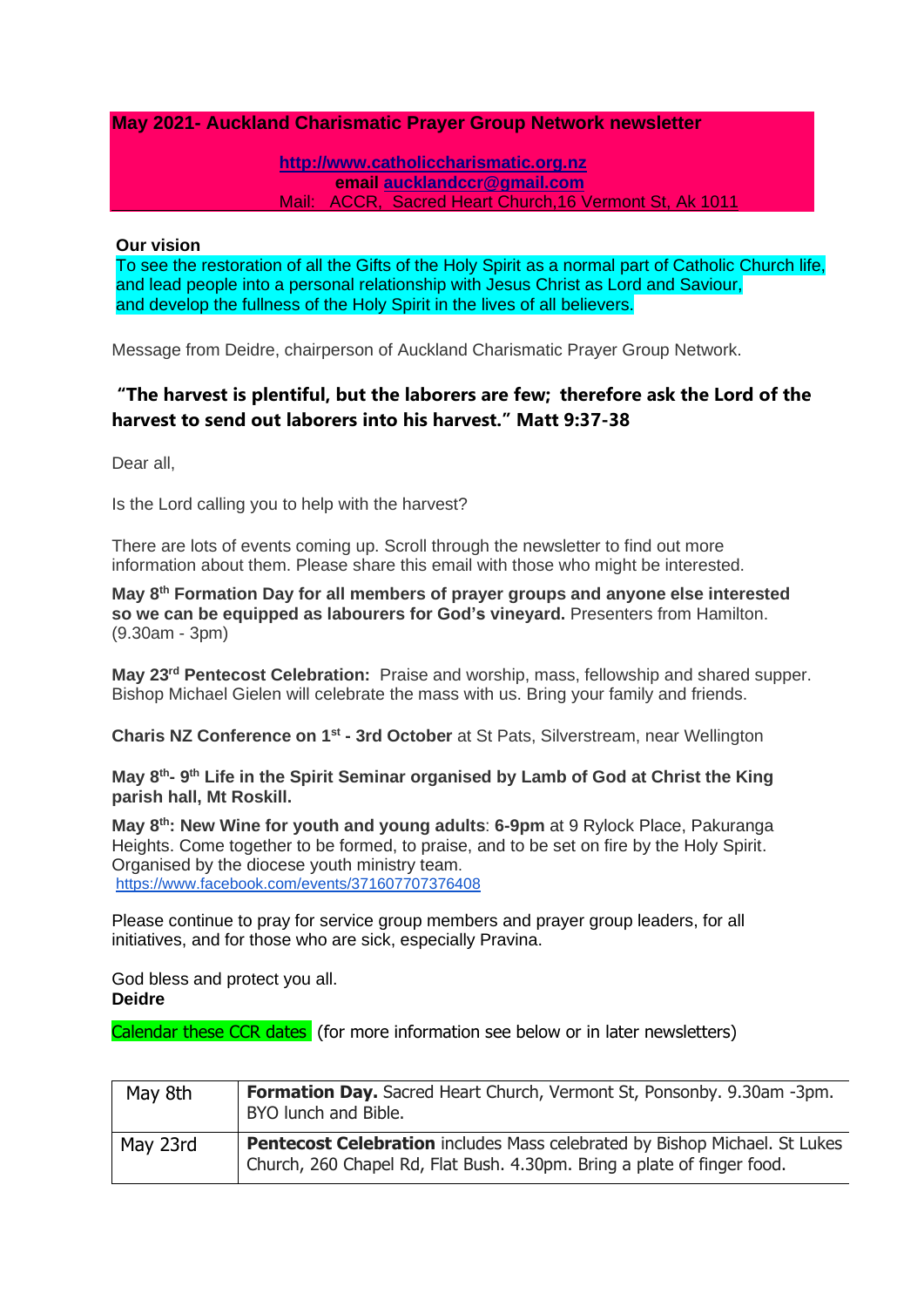| May 10th | <b>LSS seminar,</b> The Gift begins. St John the Baptist Church, Mairangi Bay. 7<br>Mondays, 7.30pm. |
|----------|------------------------------------------------------------------------------------------------------|
| Oct 1-3  | <b>CharisNZ Conference</b> for all Currents of Grace, Silverstream                                   |

# **Formation Day May 8th: See flyer attached.**

**The ACCR service group has organised this Formation Day for all members of prayer groups and others associated with charismatic renewal. Please join us.**

**Purpose:** Pope Francis has asked charismatic groups to provide people with opportunities for a personal encounter with Jesus. many people encounter Jesus through anointed praise and worship, and through prayer ministry, so we have asked presenters from Hamilton Diocese to come and encourage and further equip us in these ministries.

### **Presenters from Hamilton:**

**Wilma and Mike Conroy:** teaching/activation on praise and worship to build confident teams capable of leading people into the presence of God. Teams who are able to encourage, and make room for, the gifts of the Holy Spirit.

**Christine and Bill Kornman:** teaching/activation on prayer ministry so people have the confidence and training to pray with others in need.

### **Date: May 8th, from 9.30 - 3pm.**

## **Venue: Sacred Heart Church, 16 Vermont St, Ponsonby.**

**BYO lunch, Bible, pen. Koha optional.** We will begin with praise and worship followed by teachings and activations.

# **Pentecost celebration May 23rd .: See flyer attached.**

## **A message from the Co-ordinator, Mike Lobo.**

Attached is an invitation from Bishop Michael inviting us all to join the Pentecost Celebrations and to bring our groups with us too. We are open for ecumenical participation as well, so please invite your friends from all denominations to join us.

## **We have invited the following groups to join us:**

LOG, DRC, CFC, Light of Jesus & Families for Mission NZ , Indonesian Community, KPF , El Shaddai, ACCR Service Group, Dove North, Joshua Northshore, Jesus Youth, Jesus the Good Shepherd PG Takapuna, Life in the Spirit PG Pakuranga, Jesus My Light PG Blockhouse Bay, St Vincent's PG Milford, The Living Waters PG Mairangi Bay, Chinese Community Herne Bay, Orewa PG, Cathedral PG, Manurewa PG, Blockhouse Bay Morning Group, Voice of God PG Community @ST Benedicts, Manly PG, Hope Intercessors Hillsborough, Jericho Intercessory Group, Henderson PG, Whangarei PG, Paihia PG and all prayer groups.

**Note: If you know of any groups with a charismatic spirituality who not on this list, please contact Mike or Deidre with their contact details.**

**Please pray the attached daily Novena for a mighty outpouring of the Holy Spirit over ourselves & over everyone in Auckland & NZ.**

## **CharisNZ Conference 2021: Together Serving God's Kingdom**

**Mark this date.** October 1-3. **See the attached flyer.**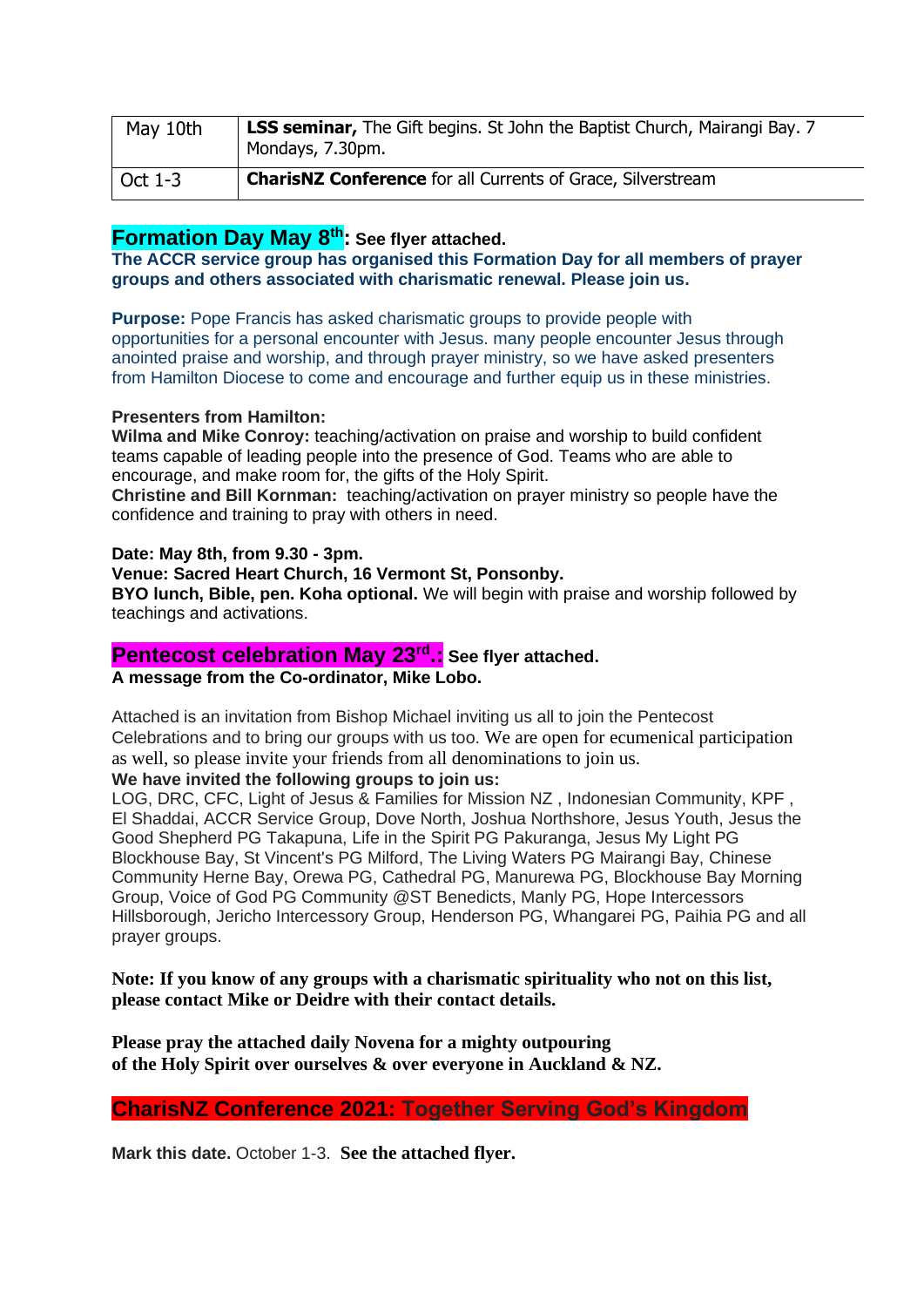St Patrick's College Silverstream

Registrations open 1st June with earlybird until 1st September

Saturday Lunch and Dinner included in registration (participants can remain onsite for entire day)

Limited dormitory style accommodation available at college **Fr John Rea and Dr Mary Healy confirmed speakers.**

#### **Intercession**

Intercessors and intercessory groups are asked to pray for the Conference and share any words received. This confirms and encourages us all of the Holy Spirit's leading. Contact Anne, Charis NZ Intercession coordinator, [annelovell4homes@gmail.com](mailto:annelovell4homes@gmail.com)

### News from the prayer groups.

### **Congratulations.**

The first International Charis Servant Leadership Course has been completed.

Congratulations to the 14 Aucklanders who took part: Engelbert, Debra, Gabrielle and Nathan Dsouza, Antonio and Winnie Pereira, Anna Pereira, Olivia Atahuaman Valladares, Kevin Alexander, Mary Goomar, Allyson Crocker, Jana Cerquettini, Snjezana Kalinic and Deidre Broome. A big thank you to Mike Lobo who was a facilitator and encouraged us to keep up to date. We recommend the course to you all. It will be repeated later in English, Spanish, French and other languages as requested.

## Life in the Spirit

- 1. St Johns Orewa, The Gift continues, 6 Wednesday evenings from April 14<sup>th</sup>. Contact Barbara and Brian, 09 427 8496
- 2. St Johns Mairangi Bay, The Gift begins. Monday evenings 7.30pm from May 10th. Contact Olivia, 022 199 4444

# **Invitations**

## **May 8th-9 th Life in the Spirit Seminar organised by Lamb of God at Christ the King parish hall, Mt Roskill.**

The attached flyer gives all the details, so please pass this on to your friends and families who haven't yet attended a Life in the Spirit Seminar. Please register soonest and this link will help you <https://www.lambofgodcommunity.net/liss>

## **May 8th : New Wine for Youth and young adults**: **6-9pm** at 9 Rylock Place,

Pakuranga Heights. Organised by the diocese youth ministry team.

New Wine is a night for all youth leaders and young adults to come together to be formed, to praise, and to be set on fire by the Holy Spirit. We're bringing together speakers and musicians to explore where we are planted in the vineyard, how God works in and through our brokenness and uses us as vessels to bring forth New Wine. There will be prayer ministry and reconciliation available and we will end the night by adoring our Lord in the Blessed Sacrament. Join us in the café afterwards for chats, free hot drinks and sweet treats! Registrations are NOW OPEN!! \$10.